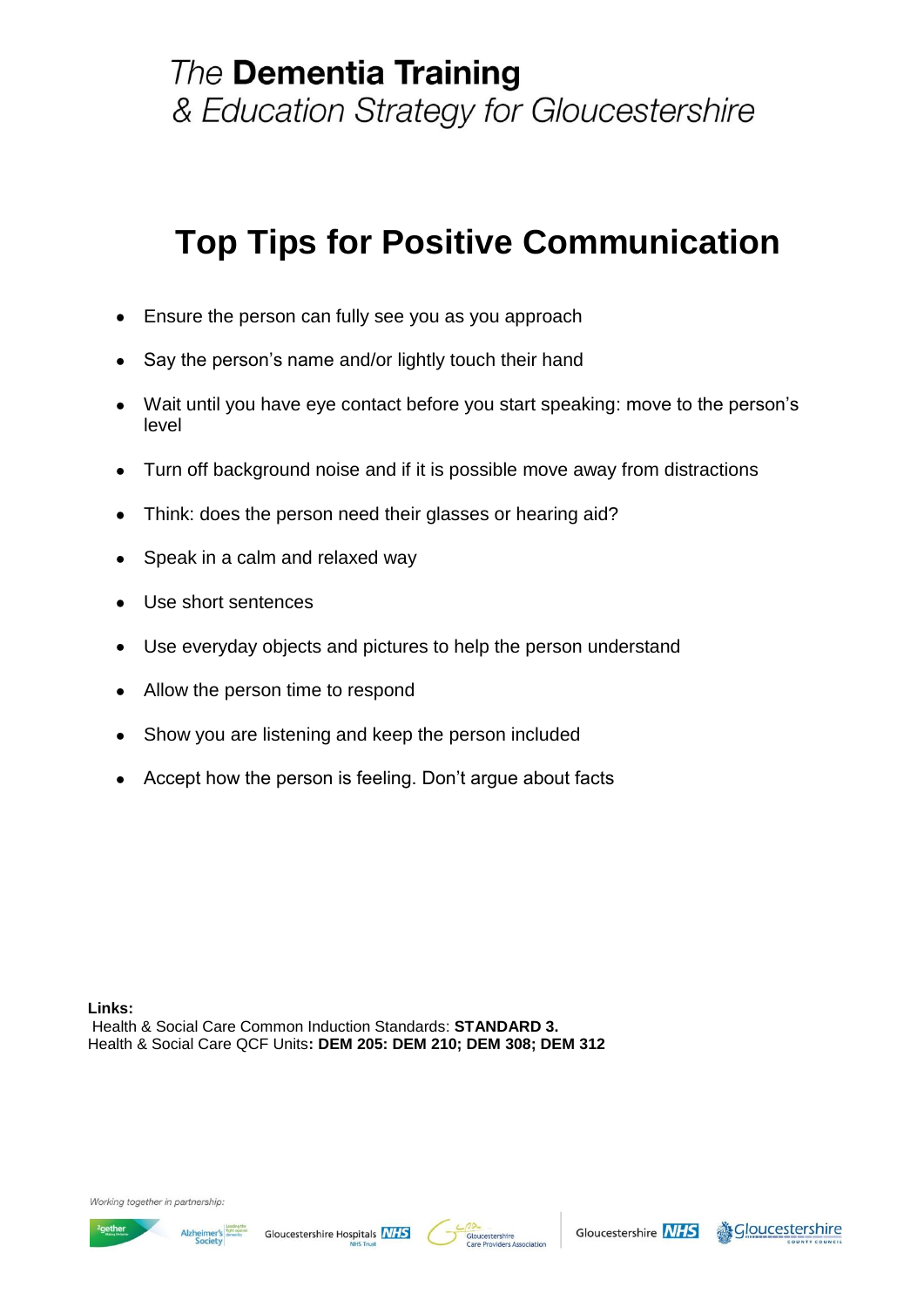### **The Dementia Training** & Education Strategy for Gloucestershire

## **Top tips for Positive Communication**

#### **This information has been designed for use with people with dementia but is also applicable to people who have a variety of other difficulties relating to communication.**

When a person has difficulty understanding or communicating their thoughts and ideas, there are many things we can do to help make it a little easier and less confusing for them. Here are some general strategies which may aid communication on a daily basis. They involve thinking about hearing, vision, the environment and changing the way you speak.

#### **Ensure the person can fully see you as you approach**

This gives the person time to understand what is happening and to see and hear you more clearly. Facial expression adds meaning to words and it is hard to lip-read people whose mouths are hidden or partially hidden by moustaches, beards or hands. Avoid eating, drinking or smoking while talking. Remove sunglasses - they stop people seeing your eyes, which give a lot of information.

Think about the angle that you might use to approach a person. Approaching "head on" could cause a feeling of being confronted. It might be more useful to approach from an oblique angle.

#### **Say the person's name and/or lightly touch their hand.**

This will help the person to feel safe – and help you to gain their attention. If you do not effectively **gain** and maintain **someone's attention**, you are not likely to help them receive, understand, and remember what you are saying. People need to know that you are communicating with them: it is hard to make sense of a conversation when you have missed the first part of it. Methods of gaining someone's attention could be:

- saying their name people are more likely to hear their name than other words! Say their name at the start of a sentence, not the end.
- gently tap the side of the chair or wheelchair in which they are sitting
- if you really must touch someone to attract their attention, gently tap the area  $\bullet$ between their shoulder and elbow. This is a "neutral" area and does not usually cause offence.

### **Wait until you have eye contact before you start speaking: move to the person's level.**

Wait until you have eye contact before you start talking. Saying the person's name or lightly touching their hand can help you to get eye contact. If you are unable to gain eye contact, make use of non-verbal approaches to provide reassurance, such as touch. Do not assume that they are not listening and keep them involved in any conversation.

Avoid standing over the person when you are talking. This can be intimidating, and can make it difficult for the person to see important things like your facial expression and your body language. Being at the same level allows you to be seen and heard more clearly.